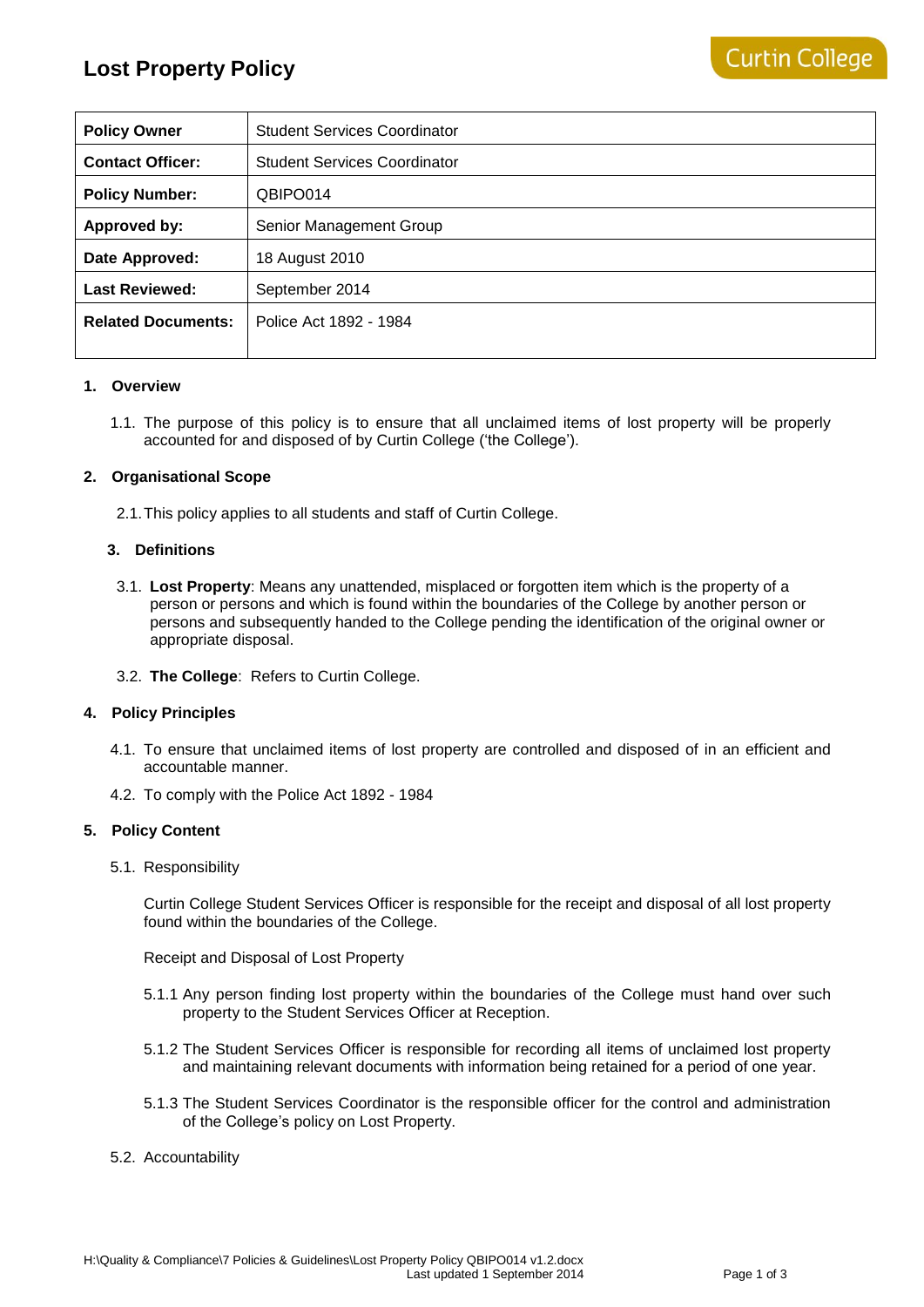# **Lost Property Policy**

5.2.1 The Student Services Officer must account for all lost property which has been handed in to it by registering such property and issuing receipts when requested.

# **6. Procedure**

- 6.1. Control and Disposal of Lost Property
	- 6.1.1 Period of Retention
		- (i) Unclaimed lost property, excepting library books, will be retained by the Student Services Officer for two calendar months, or until claimed by the owner, whichever should occur first.
		- (ii) Library books will be returned to the University's Library or to the State Library as applicable.
- 6.2. Advice to Students
	- 6.2.1 The Student Services Officer will contact students via the student email account or SMS, for items of unclaimed lost property that can be readily identified.
- 6.3. Identification of Owners
	- (i) Persons making claims for items of unclaimed lost property will be required to adequately identify themselves and describe the lost item(s).
	- (ii) Unless an accurate description of the lost article is given, the unclaimed lost property will be retained by the Student Services Office.
- 6.4. Registration of Lost Property
	- (i) Any item of lost property handed in to the Student Services Office will be registered upon receipt.
- 6.5. Disposal of Unclaimed Lost Property
	- (i) At the end of the second calendar month after an item of lost property has been handed in, all unclaimed items of lost property will be disposed of as follows:
		- (a) All monies will be donated to a nominated charity.
		- (b) All other items will be disposed of or donated charity organisations at the discretion of the College.
	- (ii) The lost property register will be annotated to indicate the date and method of disposal of all unclaimed items of lost property.

# **7. Administrative Procedures**

- 7.1. This policy and any related documentation is accessible on the Curtin College website: [www.curtincollege.edu.au](http://www.curtincollege.edu.au/)
- 7.2. This policy and related procedures will be communicated to students and staff at orientation/ induction.
- 7.3. The policy on Lost Property will be reviewed every two years and the outcome of the review will be reported to the Senior Management Group.